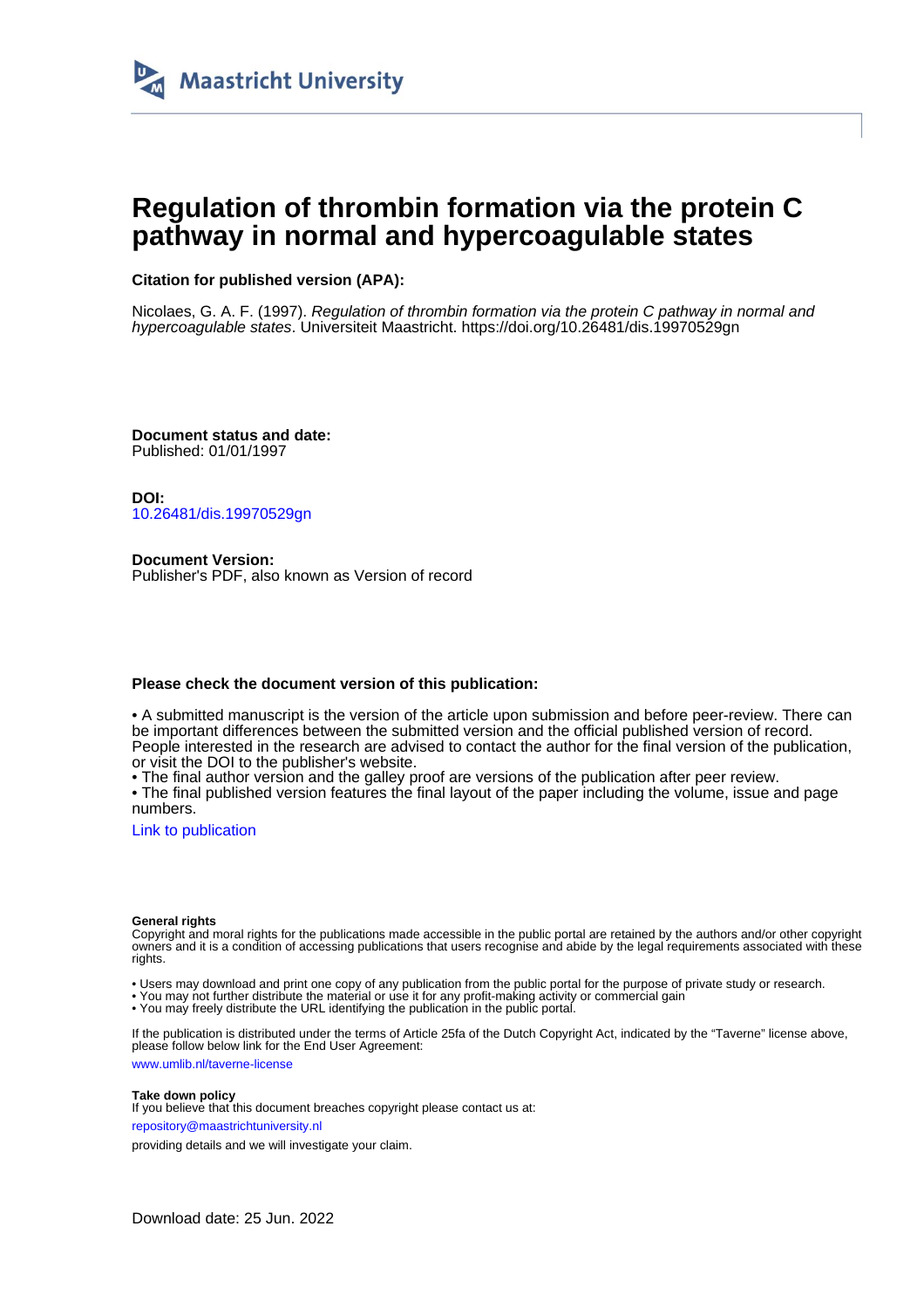## **Summary**

Haemostasis and thrombosis are two closely related processes with a common origin. Haemostasis is a physiological process in which blood loss from damaged blood vessels is limited and stopped by formation of a thrombus. In the case of thrombosis, a pathological condition, the haemostatic balance is disturbed. This can lead to formation of thrombi at locations in the body where, and at times when no thrombus formation is needed. Unwanted fomation of thrombi can lead to obstruction of the circullation which can have many consequences. Chapter 1 reviews the general hypotheses for the formation of blood clots under both physiologicaland pathophysiological conditions. Several components of the haemostatic system are described which function in the fomation and regulation of thrombin, a serine protease that plays a pivotal role in haemostasis. Furthermore, the structure, activation, function and inadivation of FV, a nonenzymatic protein eofactor which is required for efficient generation of thrombin, is discussed. Particular attention is given to APC-mediated downregulation of FVa cofactor activity in individuals with a  $Ara \rightarrow Glin$  amino acid replacement at position 506 in the FV molecule (FV<sub>Leiden</sub>, APC resistance). Acquired APC resistance, a phenomenon that has arisen since the general acceptance of screening for APC resistance by functional methods, is discussed in the last part of this chapter,

Chapter 2 describes the activation of FV by meizothrombin, a reaction intermediate formed during prothrombin activation. In this study, a recombinant meizothrombin (R155A meizothrombin) was used in which  $Arq^{155}$ was replaced by **Ala. This** mutation prevents autocatalytjc removal of the fragment 1 domain and allows studies on the functional activity of intact meizothrombin. In the presence of negatively charged phospholipid vesicles **R155A meizothrombin was a potent activator of FV which activated FV with** rate constants similar to those obtained for activation of FV by thrombin. Gel electrophoretic analysis of R155A meizothrombin- and thrombin-catalyzed activation of FV showed differences in the rates **d** cleavage of the susceptible peptide-bonds of FV by these two activators. However, FYa molecules obtained after full activation by R155A meizothrombin and thrombin were identical. It is concluded that during the initial phase of prothrombin activation, meizothrombin may play an important role in in vivo FV activation.

In chapter 3, the kinetics of inactivation of purified normal plasma FVa and FVa from an individual homozygous for the Arg<sup>506</sup> $\rightarrow$ Gln were studied. To this end, functional assays, probing the FVa cofactor activity, as well as immunoblot analysis were used. This study resulted in a model for the inactivation of FVa in which FVa loses its cofactor activity by APC-catalyzed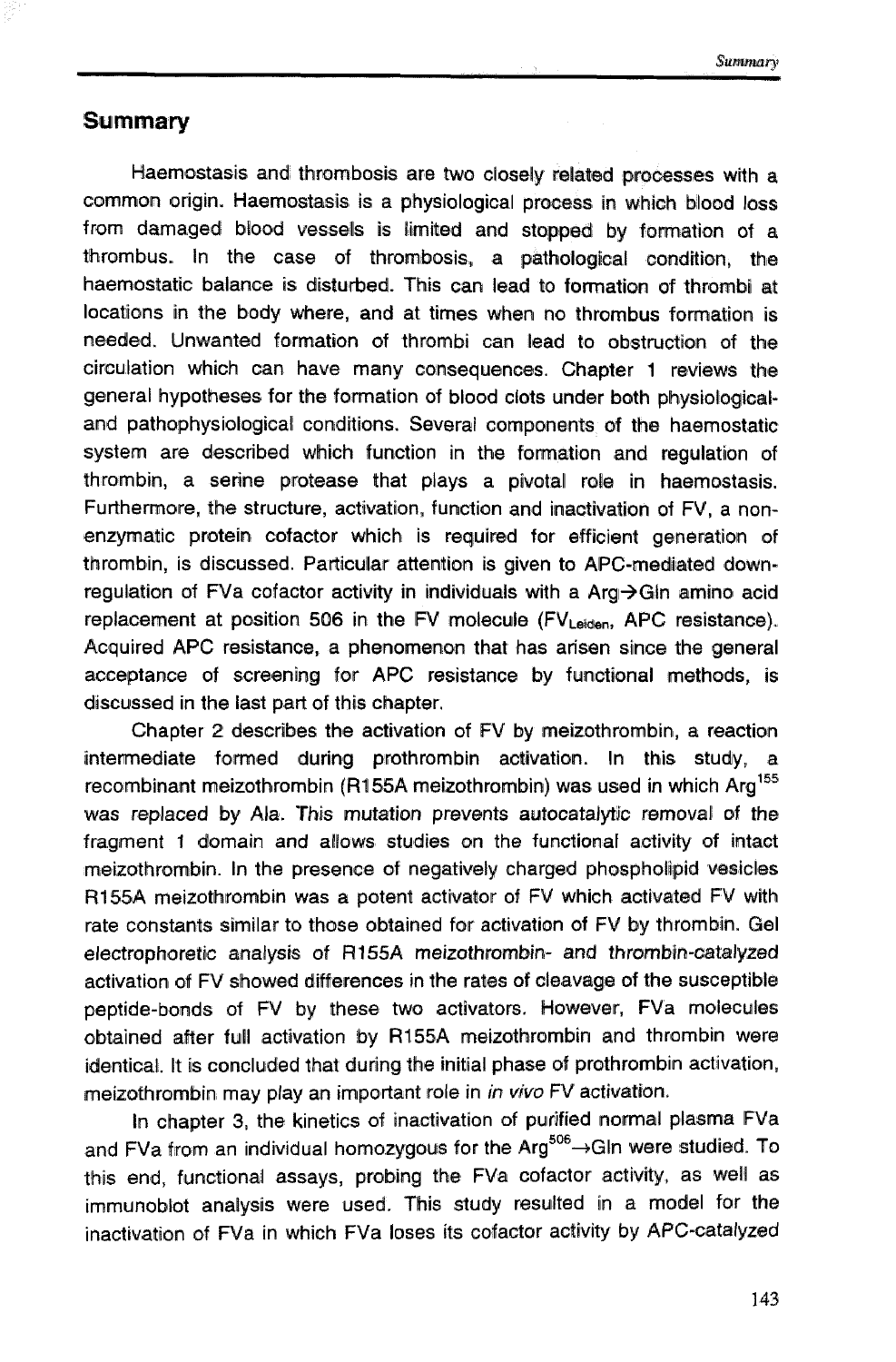$cl$ eavage in the heavy chain domain of  $FVa$  in the presence of phospholipid vesicles via random cleavages of peptide bonds at positions Arg<sup>306</sup> and Arg<sup>506</sup>, Cleavage at Arg<sup>506</sup> is, however, characterized by a  $\sim$  25 times higher second order rate constant  $(k_{\text{rad}}/K_{\text{m}})$ . This implies that at low FVa concentrations the peptide bond at Arg<sup>506</sup> is cleaved at a  $\sim$  20 times faster rate than cleavage at  $Ara^{306}$ . Likewise, initial cleavage of a low concentration of FVa by APC is ~ 20 times faster in normal FVa than in FVa<sup>R506Q</sup> since in the latter FVa,  $Arq^{506}$  is not present and cleavage occurs only at  $Arq^{306}$ . It also demonstrates that FVa<sup>R506Q</sup> is not fully resistant to inactivation by APC. Cleavage at Arg<sup>506</sup> in normal FVa yields a reaction intermediate that possesses 40% cofactor activity in prothrombin activation mixtures containing 5 nM FXa. It is shown that the expression of cofactor activity of the intermediate is a function of **the** FXa concentration present in the FVa assay system that is used to monitor the loss of cofactor actiwty in prothrombin activation. This demonstrates that  $Ara^{506}$ -cleaved FVa is impaired in its ability to interact with FXa. Similar kinetic analyses were performed for reaction systems that did not contain phospholipid vesicles. In these systems it was observed that most prominently in case of FVa<sup>R506Q</sup>, cleavage at Arg<sup>679</sup> also contributes to the observed loss of cofactor activity upon incubation with APC.

The knowledge about the mechanism of APC-catalyzed inactivation of FVa. obtained from the experiments presented in chapter 3 was used for the design of a chromogenic prothrombinase-based assay for the detection of APC-resistance (chapter 4). In this method, FV present in 1000-fold diluted plasma sample was activated with thrombin and subsequently incubated with phospholipids in the absence or presence of APC. After a fixed time interval FVa is quantified via determination of its cofactor activity in the prothrombinase complex. The percentage of remaining FVa cofactor activify, in the incubation with APC, relative to the incubation without APC, enables discrimination between plasma samples obtained from normal, heterozygousor homozygous APC-resistant individuals. The test was optimized for the detection of normal, heterozygous- or hornozygous APC-resistant individuals and the sensitivity and specificity obtained were both 100%, implying full correlation with DNA-based methods. The obsemed residual FVa activities far **the** different plasmas tested corresponded well with residual activities that were calculated on basis of rate constants of inactivation, presented in chapter 3. The test can be performed on any sample, provided that a sufficient amount of FV is present. Moreover, conditions that are known to hamper or influence functional detection of APC-resistance by clotting timebased methods (such as heparin treatment, oral anticoagulation, coagulation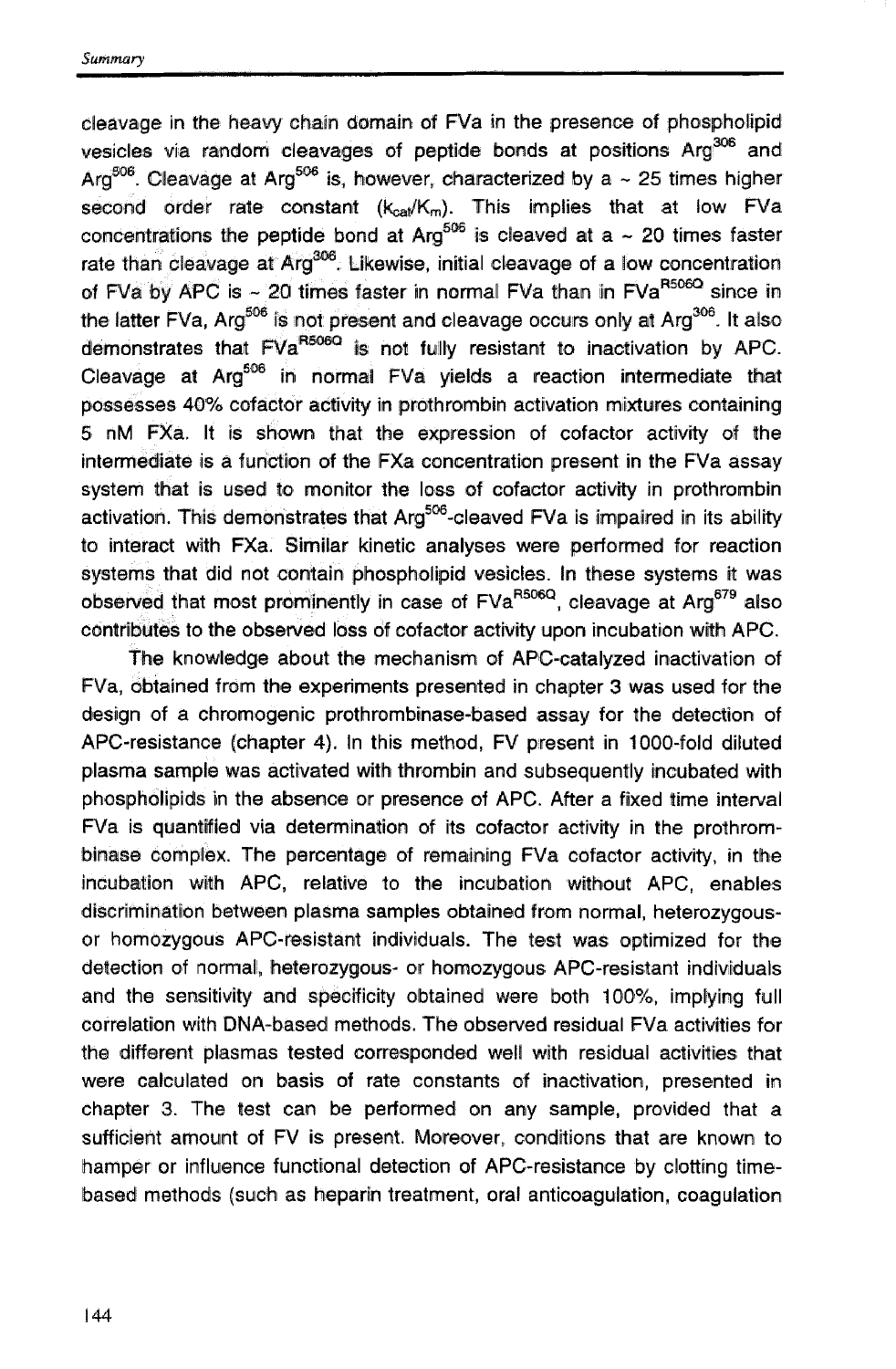factor deficiencies, pregnancy, use of oral contraceptives or the presence of lupus anticoagulants) do not interfere with the outcome of our test.

In chapter 5 the focus of research shifts from the study of the anticoagulant function of APC in model systems, to systems which contain platelet poor plasma. The effect of APC on the extrinsic and intrinsic pathways of coagulation in plasma from normal and APC-resistant individuals was studied by measuring the time integral of thrombin generation (endogenous thrombin potential, ETP) determined via chromogenic methods, It is shown that the reduction of the ETP by APC can be inferred from the ratio of endlevels of  $\alpha$ -macroglobulin-thrombin complexes, in the presence and absence of 50 nM APC:  $\alpha_2$ M-lla<sub>+APC</sub> /  $\alpha_2$ M-lla<sub>-APC</sub>. Since the  $\alpha_2$ M-lla complex possesses amidolytic activity on small chromogenic substrates, the ratio, called APC-sensitivity ratio can be determined from two amidolytic measurements of the final levels of  $\alpha_2$ M-lla complex, both in the presence and in the absence of **APG.** Division **d** the obtained ratio **by** the same ratio **as**  determined for a normal plasma resulted in the normalized APC sensitivity ratio (nAPC-sr). Significant differences (p<0.001) were observed between APC-sr of plasmas from normal individuals (nAPC-sr: 0.5 - 1.9, **n=25)** and **d**  plasmas from individuals that were heterozygous (nAPC-sr: 2.1 - 6.7, n=17) or homozygous APC resistant (nAPC-sr: 3.9 - 5.9, n=5). There was no overlap between APC-sr of nomal plasmas and plasma from individuals, bearing the FV mutation. The data show that measurement of the effed of **APG** on **the**  ETP yields valuable infon~ation about the (pro)thrornbatic status **af** a plasma **(e.g.** ARC resistance, pregnancy or the use **d** oral contraceptives).

In chapter 6 the effect addlition of APC on the ETP of a plasma **sampte,**  as is described in chapter 5, was further evaluated with plasma samples from women who were using oral contraceptives (OC) and from women not using 0C. Compared with women not using OC, women who used OC exhibited a significantly decreased sensitivity to APC (P<0.0011), indiependent of the **kind**  of OC used. Furthermore, it was shown that women who used thirdgeneration monophasic OC were significantly less sensitive to APC than women using second-generation OC (P<0.001) and had APC-sr that did not differ significantly from heterozygous female carriers of  $FV<sub>Leiden</sub>$ , not using OC. During the research, five women were identified who used OC and were heterozygous carrier for the  $FV_{\text{Leiden}}$  mutation. These women had an nAPC-sr in the range of homozygous carriers for the FV<sub>Leiden</sub> mutation. Two women were included into the research that started OC therapy. Within 3 days after start of OC therapy the APC-sr was significantly elevated. We propose that the observed acquired resistance to APC may well explain the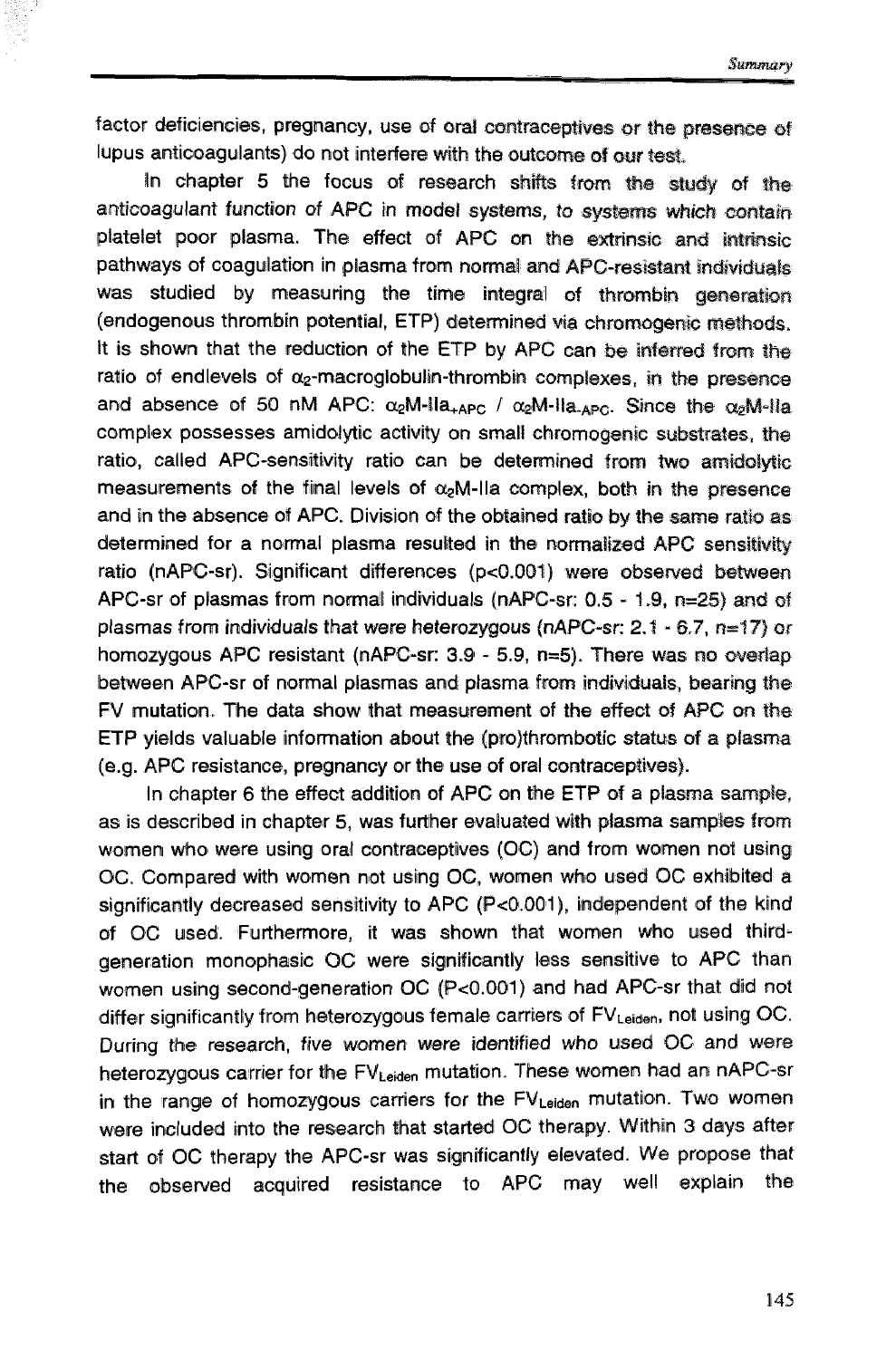epidemiological observation of the increased risk for venous thrombosis in OC users, especially in women using third-generation OC.

Chapter 7 gives a general discussion of the data that are presented in the chapters 2 to 6 and puts these data in the context of experiments that were perfoned **by** other research graups. The different chapters are linked ta each other, where possible. Chapter 7 ends with a discussion on hypercoagulable states, such as APC resistance and acquired factors such as use of oral contraceptives or pregnancy.

## **Samenvatting**

Dit proefschrift beschrijft het onderzoek dat gedurende de periode van 1 maart 1993 tot 1 maart 1997 door de auteur is uitgevoerd binnen de vakgroep Biochemie van de Faculteit der Geneeskunde van de Universiteit Maastricht. De vakgroep Biochemie vormt een onderdeel van CARIM, het Cardiovasculair Research Instituut Maastricht. Binnen dit instituut wordt vanuit verschillende wetenschappelijke disciplines onderzoek verricht dat betrekking heeft op de veelheid van processen die met het functioneren van hart- en bloedvaten te maken hebben. Belangrijk onderdeel van deze processen zijn de hemostase en trombose.

Hemostase en trombose zijn twee nauw aan elkaar verwante mechanismes die eenzelfde oorsprong hebben. Hemostase (bloedstolling) is een fysiologisch proces dat als doel heeft bloedverlies uit beschadigde bloedvaten te beperken en te stoppen. Hierbij wordt het beschadigde vat door een bloedpropje afgesloten. Van trombose spreken we wanneer er sprake is van een pathofysiologische toestand ('ziekte') waarin de hemostase niet meer onder controle is. Het gevolg hiervan is dat er bloedpropjes ontstaan in het lichaam **op** plaatsen en op tijdstippen waarop dil niet noodzakelijk is. Deze ongewenste vorming van bloedpropjes kan leiden tot verstopping van bloedvaten, waardoor de normale bloedcirculatie wordt gehinderd. Trombose kan in verschillende vormen, met ieder verschillende consequenties, voorkomen.

Hoofdstuk 1 geeft een samenvatting van de huidige theorieën over de vorming van bloedstolsels, zowel onder normale, als onder pathofysiologische condities. Verschillende bouwstenen van het hemostasesysteem worden besproken. Centraal staat echter de functie van het enzym trombine (behorend tot de serine protease klasse).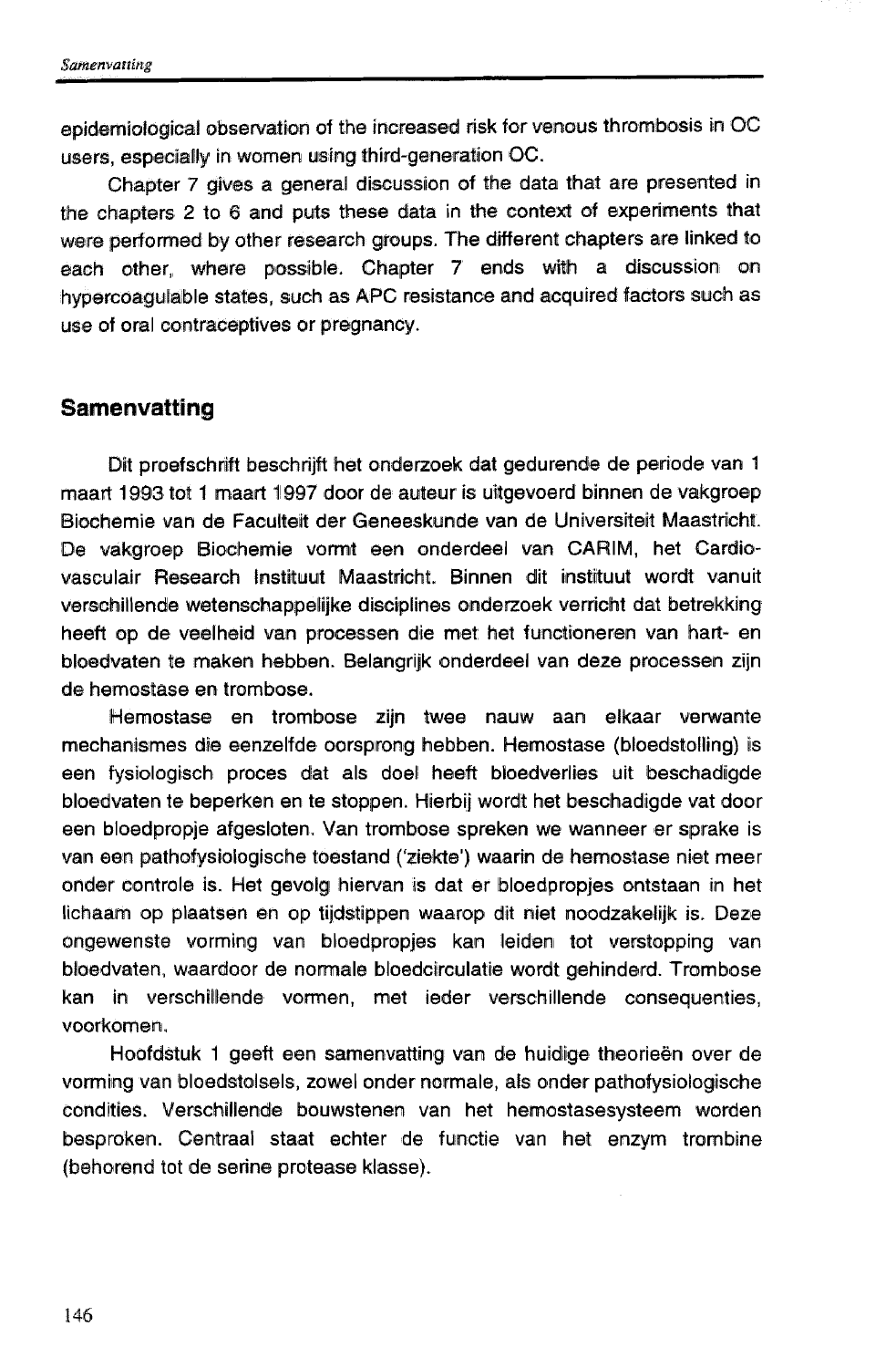Verder wordt de struktuur, de activering, de functie en inactivering van de stollingsfactor V' besproken. Factor V is een niet-enzymatisch cofador molecuul dat essentieel is voor de effectieve vorming van trombine.

In het bijzonder wordt er aandacht geschonken aan het ongedaan maken van de activiteit die ontstaat wanneer de niet-actieve factor V is omgezet in het actieve FVa. Onderzoek naar de regulatie van FVa activiteit in personen waarbij als gevolg wan een genetische afwijking een verandering in het gen voor factor V heeft plaats gevonden (de arginine op positie 506 is vervangen door een glutamine) neemt een bijzondere plaats in. **Deze**  afwijking noemt men de FVLeiden-mutatie omdat deze voor het eerst door de onderzoeksgroep van Prof. Bertina uit Leiden is beschreven (synoniem is de term FV<sup>R506Q</sup>). Mensen met FV<sub>Leiden</sub> worden APC-resistent genoemd aangezien de regulatie van FVa activiteit in deze individuen sterk belemmerd is en het factor Va ongevoelig is geworden voor APC, het enzym dat onder normale omstandigheden FVa inaktiveert.

Door in het laboratorium te testen of het bloedplasma van een individu wel of niet gevoelig is voor **APC** kan men bepalen of iemand APC-resistent is. Gebleken is echter dat APC resistentie niet alleen voorkomt bij mensen die de FV~,,~,~-mutatie beziîken, maar ook bij mensen waar **er** geen spralke is van een bekende afwijking aan het stolsysteem. In die gevallen wordt gesproken wan verworven APC resistentie. Verworven APC-resistentie, besproken in het laatste deel van hoofdstuk 1; komt onder andere voor bij vrouwen die zwanger zijn of die anticonceptie-pillen gebruiken.

Hoofdstuk 2 beschrijft de aktivering van FV door meizotrombine, een reactie-tuusenprodukt bij de protrombine-aktivering. In deze studie is een recombinante vom wan meizotrombine gebruikt, RI 55A meizotrombine. Voor de constructie van deze mutant werd het arginine residue op aminozuurpositie 155 veranderd in een alanine; wat tot gevolg had dat autokatalytische afsplitsing van het fragment 1 domein onmogelijk **werd** gemaakt In aanwezigheid van negatief geladen fosfolipide-oppervlakken was R155A meizotrombine een sterke activator van FV, gekarakteriseerd door een tweede orde snelheidsconstante voor de activering van FV die van dezelfde grootte-orde is als die voor de activering van FV door trombine.

<sup>1</sup> Volgens afspraak worden een aantal verschillende stolfactoren met Romeinse cijfers aangeduid. Een hoofdletter 'F' is de afkorting voor stolfactor. Wanneer een stolfactor niet aktief is staat er enkel een Romeins ciijfer, bijwaarbeeld FV. Wannaer men **de** aKiieve **vorm**  van een stolfactor bedoeld, dan wordt deze aangeduid door de letter 'a' bij te plaatsen, bijvoorbeeld FVa.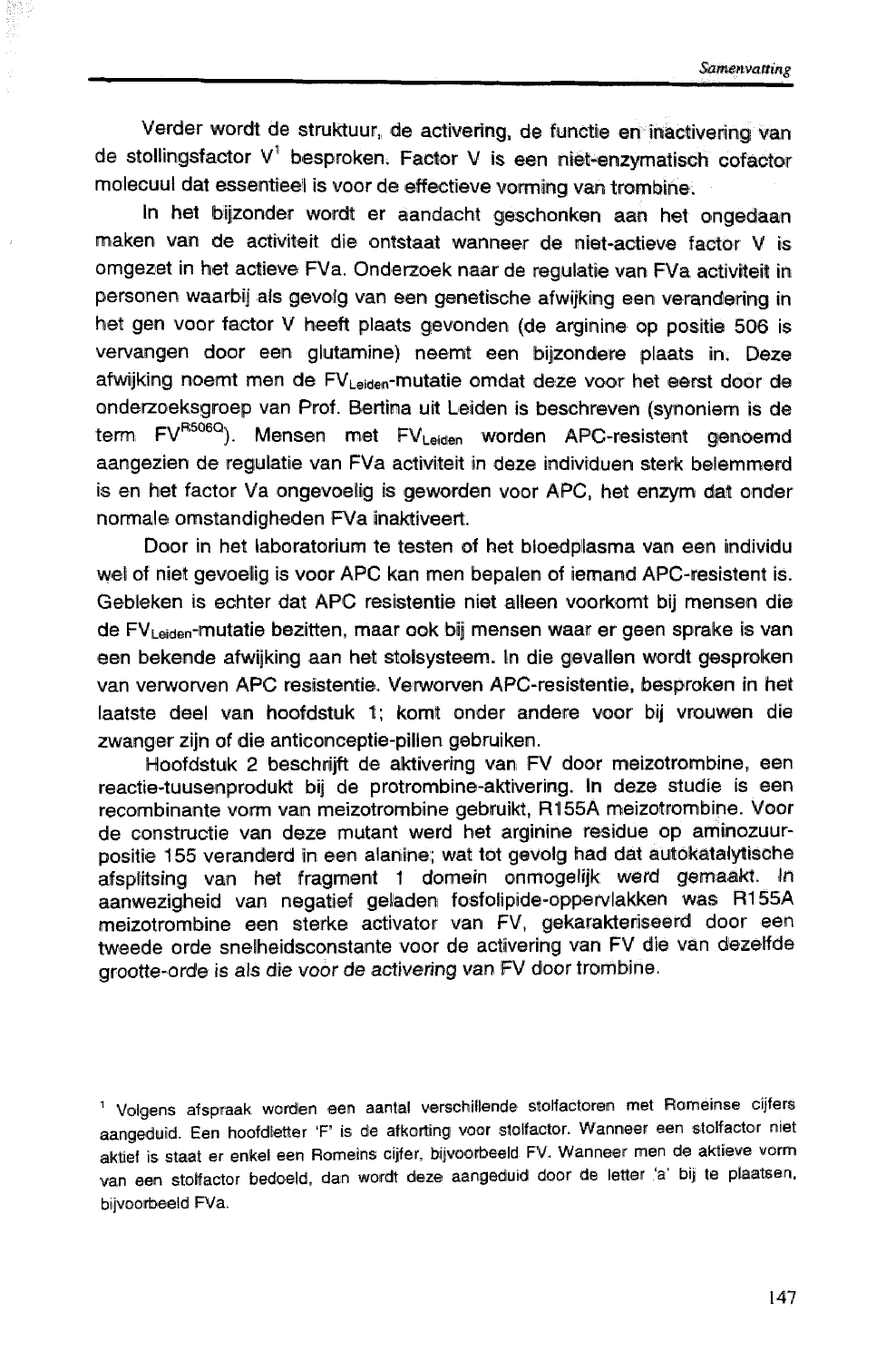Gelelectroforetische analyse van FV-activeringen door R155A meizotrombine of trombine toonden aan dat er verschillen zijn in de snelheden waarmee de verschilllende peptide-bindingen gesplitst worden tijdens de activering wan FV. Na volledige activering van FV door R155A meizotrombine of trombine worden echter FVa moleculen verkregen die identiek zijn. De conclusie wordt getrokken dat gedurende de initiele fase van de protrombineadivering, meizotrombine een belangrijke rol kan spelen in de *in vivo* activering van FV.

In hoofdstuk 3 wordt de inactivering van FVa door APC beschreven voor zowel normaal FVa als voor FVa gezuiverd uit het plasma van iemand die homozygoot voor de Arg<sup>506</sup> -> Gln mutatie is. Hierbij is gebruik gemaakt van een assay waarmee de functionele activiteit van FVa getest wordt en waarbij peptide-band splitsingen in de zware keten van FVa worden bestudeerd met behulp van immunoblot-analyse. Een model voor de inactivering van FVa door APC wordt voorgesteld, waarbij in aanwezigheid van een fosfolipideoppervlak de cofactor-activiteit van FVa verdwiint, na splitsing van de peptidebindingen achter de aminozuren Arg<sup>306</sup> en Arg<sup>506</sup> (in willekeurige volgorde) in de zware keten van FVa. Splitsing op positie Arg<sup>506</sup> wordt echter gekarakteriseerd door een ongeveer 25 maal grotere reactiesnelheidsconstante  $(k_{cat}/K_m)$  dan splitsing op positie Arg<sup>306</sup>. Dit verschil wordt met name veroorzaakt door een 10-voudig verschil in de K<sub>m</sub> voor de splitsing van beide peptide-bindingen. Dit houdt in dat bij lage FVa concentraties, zoals die in de beschreven experimenten zijn gebruikt, de splitsing achter Arg<sup>506</sup> 20 keer sneller gaat dan die achter Arg<sup>306</sup>. Dit betekent dat FVa<sub>Leiden</sub>, niet volledig resistent is tegen inactivering door APC en via splitsing van de peptideband achter Arg<sup>306</sup> 20 keer langzamer dan FVa kan worden geinactiveerd.

Splitsing achter Arg<sup>506</sup> van normaal FVa levert een reactietussenproduct dat 40% van de initiele cofactor activiteit bezit in protrombineactiverings mengsels die 5 nM FXa bevatten. Aangetoond wordt dat de expressie van cofactor activiteit van het reactie-tussenproduct een functie is van de FXa concentratie die aanwezig is in de FVa cofactor assay. Dit toont aan dat Arg<sup>506</sup>-gesplitst FVa belemmerd is in zijn interactie met FXa.

Soortgelijke kinetische analyses als voor de fosfolipide-bevattende reactie-mengsels zijn uitgevoerd voor reactie-mengsels die geen fosfolipide vesikels bevatten. Experimenten in deze systemen toonden aan dat met name in geval van de inactivering van FVa<sup>R506Q</sup>, de splitsing achter Arg<sup>679</sup> ook bijdraagt aan het waargenomen verlies van cofactor-activiteit tijdens incubatie met **APC.** 

Het model voor de door APC gekatalyseerde inactivering van FVa, dat in het vorige hoofdstuk 3 werd voorgesteld is gebruikt bij het ontwerpen van een chromogene test, op basis van protrombinase-activiteit, voor de detectie van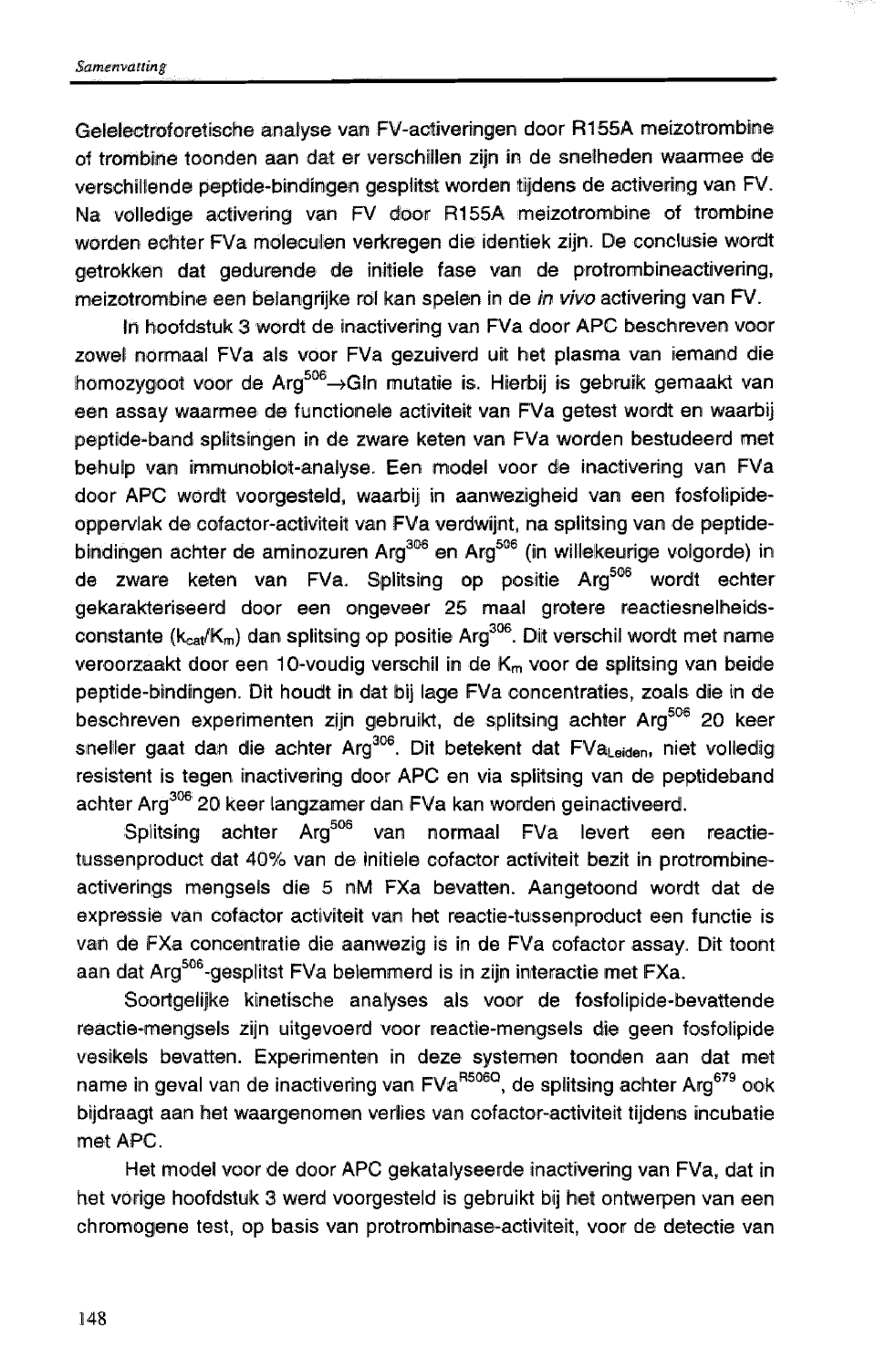APC-resistentie. Deze methode wordt beschreven in hoofdstuk 4. In deze methode wordt een plasmamonster sterk verdund (1000 keer) in een fosfolipide-bevattende buffer en het aanwezige FV wordt met trombine geactiveerd. De resulterende FVa activiteit wordt vervolgens bepaald in een protrombinase-assay, nadat er een incubatiestap **met-** of zonder **APC** heeft plaatsgevonden. Het restpercentage FVa activiteit, in het reactiemengsel met daarin APC, ten opzichte van het reactiemengsel zonder APC, wordt gebruikt als een maat om te bepalen of het plasma sample afkomstig was van een normaal individu ofwel van een heterozygoot of homozygoot APC resistent individu. De methode is geoptimaliseerd en zowel de specificiteit als de sensitiviteit van de test waren **100%,** wat inhoudt dat er een volledige correlatie bestaat met methoden dia op **DNA** analyse; zijn gebaseerd. De waargenomen FVa restactiviteiten voor de verschillende plasma's correspondeerden goed met restactiviteiten die op grond van de kinetische parameters die in hoofdstuk drie zijn gegeven worden berekend voor de verschillende inactiveringen. De test kan worden uitgevoerd op elk plasma monster, op voorwaarde dat er voldoende FV aanwezig is. Bovendien is de test uitvoerbaar in plasmas die via methodes die gebaseerd zijn op de bepaling van stoltijden moeilijk of niet te bepalen sijn (bijvoorbeeld bij aanwezigheid van heparine of lupus anticoagulantia, bij gebruik van orale anticoagulantia of oral contraceptiva of bij zwangerschap).

In hoofdstuk 5 verschuift het onderzoek naar de anticoagulante functie van ARC van een basaal onderzoek in model-systemen naar een meer toegepaste vorm, in systemen die bloedplaatjes-arm plasma bevatten. Het effect van de toevoeging van APC aan plasmamonsters waarin de stolling zowel intrinsiek- als extrinsiek gestart is wordt bestudeerd voor plasma's van normale, gezonde individuen en van APC-resistente individuen. Kwantitering van dit effect van #PC wordt uitgevoerd via verlaging van de tijdsintegrael **van**  trombinevorming (endogene trombine potentiaal, ETP) die wordt geregistreerd via een chromogene methode. Aangetoond wordt dat **een**  verlaging van de ETP door APC eenvoudig kan worden afgeleid uit een simultane vermindering van de eindniveau's van de  $\alpha_2$ -macroglobulinetrombine complexen, zowel in aan- als in afwezigheid van APC: α<sub>2</sub>M-lla<sub>+APC</sub>/  $\alpha_2$ M-lla<sub>-APC</sub>. Aangezien het  $\alpha_2$ M-lla complex amidolytische activiteit bezit t.o.v. kleine chromogene substraten, kan de voorgenoemde ratio van  $\alpha_2$ M-Ila niveau's worden berekend uit twee amidolytische bepalingen van de eindniveau's van  $\alpha_2$ M-lla complex, één in aanwezigheid, en één in afwezigheid van APC.

Deling van de verkregen ratio van activiteiten van het  $\alpha_2$ M-IIa complex voor een willekeurig plasmamonster door een soortgelijke ratio die bepaald is